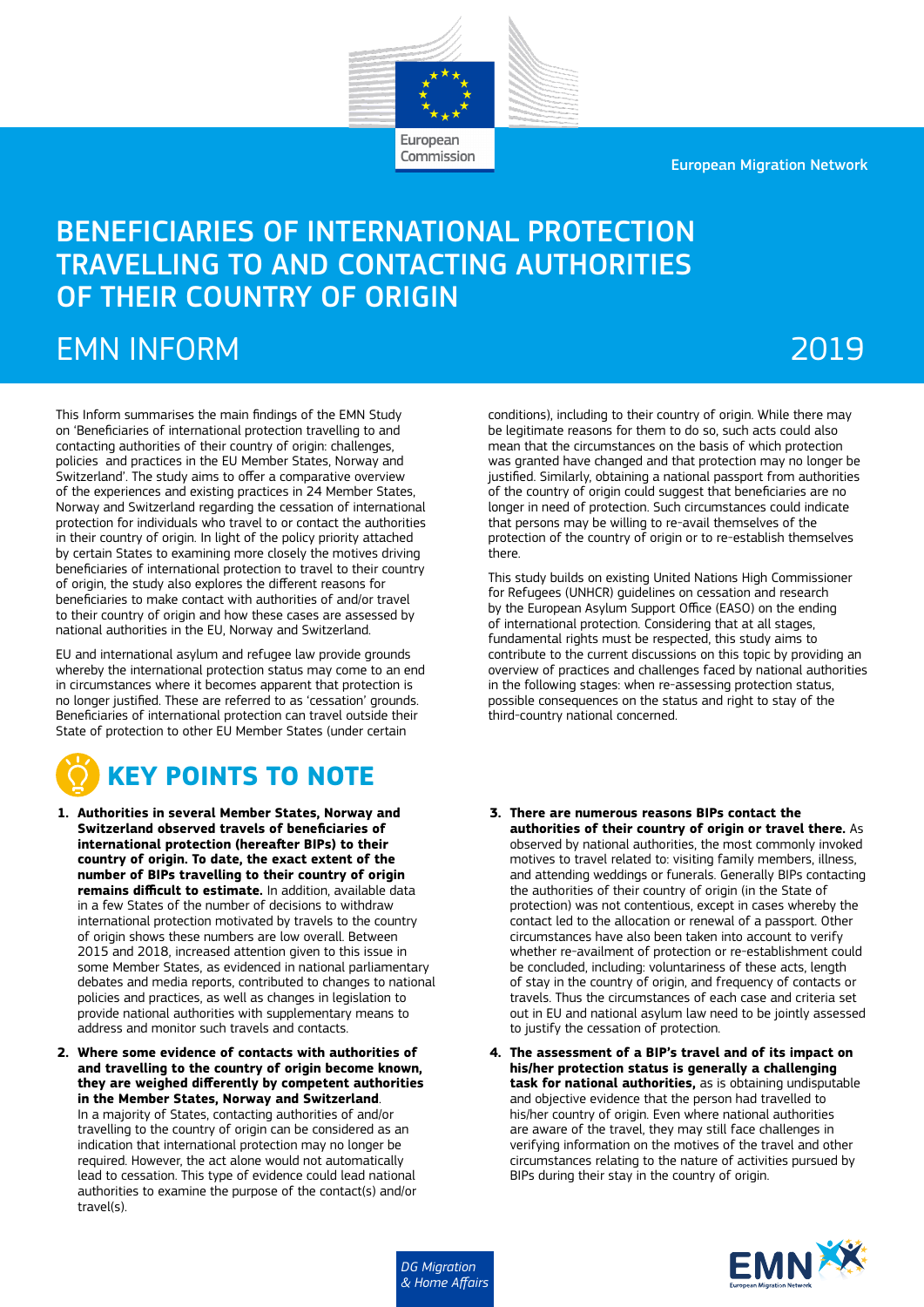- **5. A majority of States informed BIPs about the potential consequences of travelling to their country of origin by including travel limitations on the refugee travel document, indicating that it was not valid for travel to the country of origin.** Additional channels used to inform about consequences on the protection status included delivering this information orally or in writing, at the moment of issuing the protection status decision or upon request.
- **6. In all States, the withdrawal of protection status also can have consequences for the right of residence of a (former) BIP on the territory of the State concerned**. While in some States, the withdrawal of protection status was automatically followed by a decision to end their right of residence, most States examined the individual circumstances of the person concerned. National authorities thus generally consider whether the conditions for other legal grounds to stay (subsidiary or national protection status, residence based

on legal migration reasons) would be fulfilled by the individual concerned.

**7. A reassessment of international protection status, withdrawal of protection and/or end of right to stay of a (former) BIP could also affect the international protection status and right of residence of his/her family members and/or dependants.** In most States, this depends on how family members obtained their status. Where the right of a family member derives from the protection status of a BIP, the right to stay generally ends at the same time as the BIP's loss of status and residence permit. Where family members were granted their own protection status separately, withdrawal of protection status of a BIP would not automatically lead to the withdrawal of protection of his/her other family members. However, reassessment of the BIP's protection status on cessation grounds could lead national authorities to check whether circumstances granting protection status of the family member were still valid.

### **1. AIM AND SCOPE OF THE STUDY**

The study aimed to map information on the reasons for BIPs' contacts with authorities and travels to the country of origin and how these cases were assessed by national authorities. Furthermore, the study examined whether such acts have had any possible consequences for the international protection status and the right to stay of the persons concerned, taking into account the provisions of the Refugee Convention and relevant EU asylum law (recast Qualification Directive and Asylum Procedures Directive), of the European Convention on Human Rights and national legislation. In this regard, this study built on existing guidance at international level (UNHCR) and research of EU agencies (EASO) on the subject of ending international protection.

The framework used to analyse the consequences of such contacts and travels relied on international refugee and EU asylum law. Both provide grounds whereby international

protection status may come to an end in circumstances where it is apparent that protection is no longer necessary. These are referred to as 'cessation' grounds, with re-availment of protection of the country of origin and re-establishment in the country of origin being specific conditions of cessation. Against this background, obtaining a national passport from authorities of the country of origin and/or frequently travelling to the country of origin could – in certain circumstances – indicate that beneficiaries are no longer in need of international protection. Such circumstances could suggest that individuals may be willing to re-avail themselves of the protection of the country of origin or to re-establish themselves there. This study also sought to examine cases where contacts and/or travelling to the country of origin do not lead to cessation, as well as examples where national authorities decided to examine these acts under different grounds to end protection, such as fraud or misrepresentation of facts.

# **2. METHOD OF DATA GATHERING AND ANALYSIS**

The analysis displayed in this report was based primarily on secondary sources, as provided by EU Member States, Norway and Switzerland. The evidence included reasons for why beneficiaries of international protection contact authorities and/ or travel to the country of origin, as well as existing national practices and challenges experienced when assessing such cases. As grounds for granting protection are distinct, the study highlighted the different assessments which could be used for refugees and beneficiaries of subsidiary protection (hereafter BSPs) contacting or travelling to their country of origin. The fact that not all States participating in this study are bound by the EU asylum acquis (Ireland, UK, Norway and Switzerland) has been taken into account in the analysis where relevant.

In terms of the temporal scope, this study focused on policy and legislative changes that occurred between 2015 and 2018. References to changes adopted earlier than 2015 are highlighted (e.g. case law, Eurostat data).

In addition, where statistical data was available, the study provided an estimation of the scale of the number of international protection statuses effectively ceased following travel to the country of origin. This was based mainly on national data, as Eurostat only collects data on withdrawal reasons for all types of grounds, and withdrawal decisions based on cessation grounds or travel to or contact with the country of origin are not disaggregated.

# **3. EMERGING POLICY PRIORITY IN A FEW STATES**

Since 2015, addressing the issue of BIPs travelling to their country of origin emerged as a policy priority in several States contributing to this report. Increased attention given to this issue in some States, as evidenced in national parliamentary debatesand media reports contributed to a change in practices of national authorities and, in some cases, also led to amendments in legislation. To better understand the phenomenon and identify potential cases where refugees would no longer need protection, some States established specific offices within the

national asylum and migration authorities to centralise relevant information coming from different authorities (e.g. border control authorities, local authorities). In addition, States established closer cooperation among competent authorities at national level (e.g. those responsible for granting and withdrawing international protection, border police, and diplomatic representations in third countries). In other States, specific instructions were adopted to reassess protection status and potentially withdraw protection and/or residence permits in cases where national authorities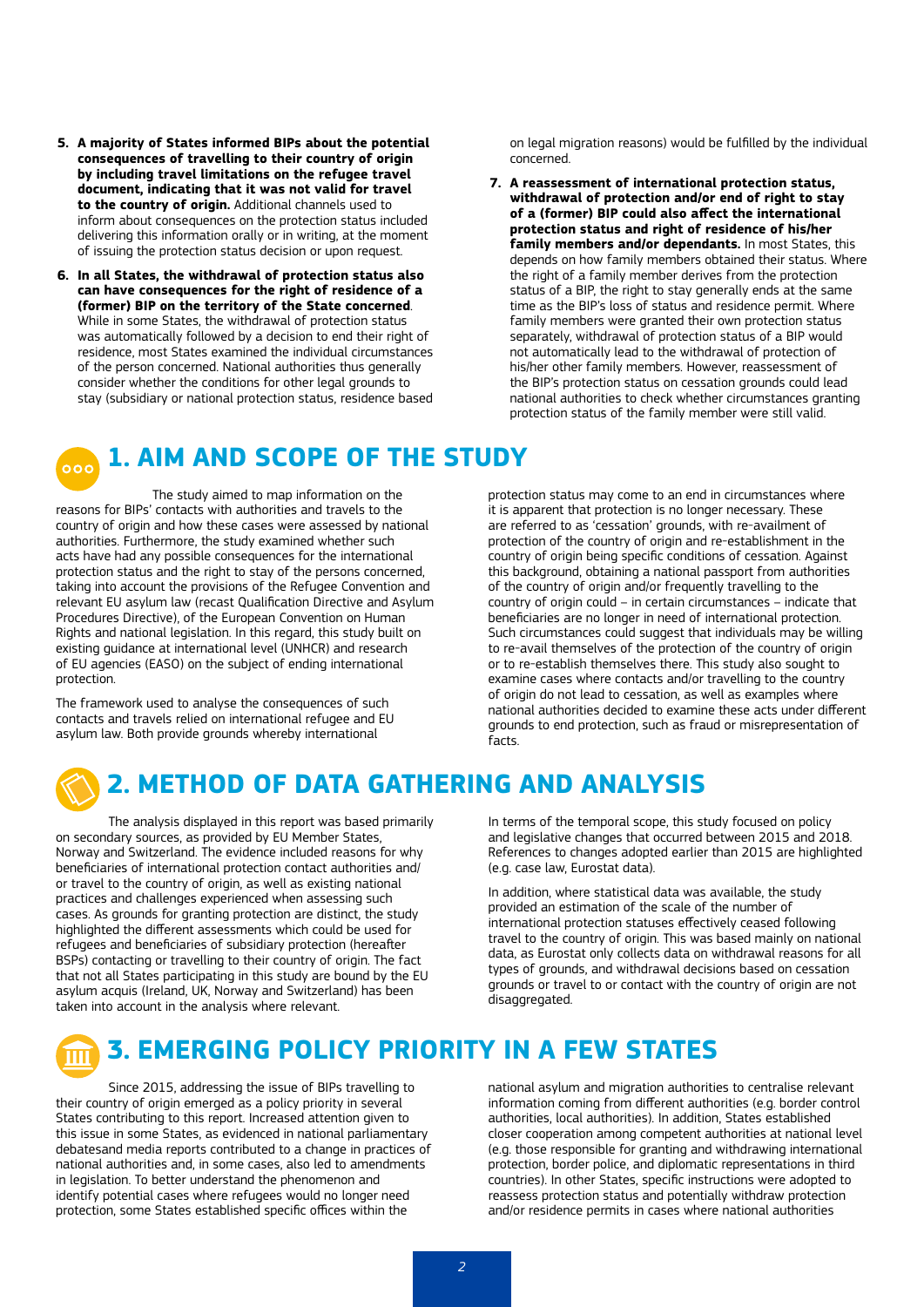received evidence of BIPs travelling to their country of origin. Furthermore, several States amended national legislation to formally include BIPs travelling to their country of origin as an additional condition of cessation. In some States, national legislation was changed to also include travelling to the neighbouring countries of the country of origin as an aspect of cessation.

### **4. SCALE OF BIPS TRAVELLING TO THEIR COUNTRY OF ORIGIN**

It is currently not possible to gain a clear overview of the number of BIPs travelling to their country of origin nor on the number of decisions ending international protection prompted by trips to the country of origin. An estimate of the scale can be inferred, as a first step, from Eurostat which collects data on the number of decisions to withdraw international protection. Overall, from 2012 to 2018, less than 1 300 final withdrawal decisions were issued per year in EU, Norway and Switzerland. However,

this data is not disaggregated by reason for withdrawal and it is not possible to deduce the number of withdrawal decisions that were made based on particular cessation grounds, let alone the number of withdrawal decisions based on travels to or contacts with authorities of the country of origin. Likewise, at national level, little (public) data is available on the number of withdrawals based on cessation grounds, and even less so based on a BIP travelling to or contacting the authorities of the country of origin.

#### **Number of cessations of refugee status because of voluntary re-availment of the protection of the country of origin adopted in Belgium, France and Switzerland (2012-2018)**



Source: EMN NCP reports.

Note: data from 2012 until 30 June 2018.

Remaining States whom contributed to this study did not have such data for several reasons. One main reason cited was the near impossibility to monitor travels of beneficiaries of international protection to their country of origin as the final destination of a BIP's travel can be easily hidden, since BIPs can travel to their country of origin from a different State than the State which originally granted them protection. Some States, however, kept track of BIPs travelling to their country of origin by monitoring border crossings.

### **5. BIPS CONTACTING AUTHORITIES OF THEIR COUNTRY OF ORIGIN**

No equivalent monitoring was reported with regard to BIPs contacting authorities of their country of origin, except in the case of obtaining or renewing a passport which could be detected when travelling abroad and passing border controls. Other

types of contacts were generally not considered as contentious and could constitute valid reasons to contact authorities of the country of origin (e.g. obtaining necessary administrative papers).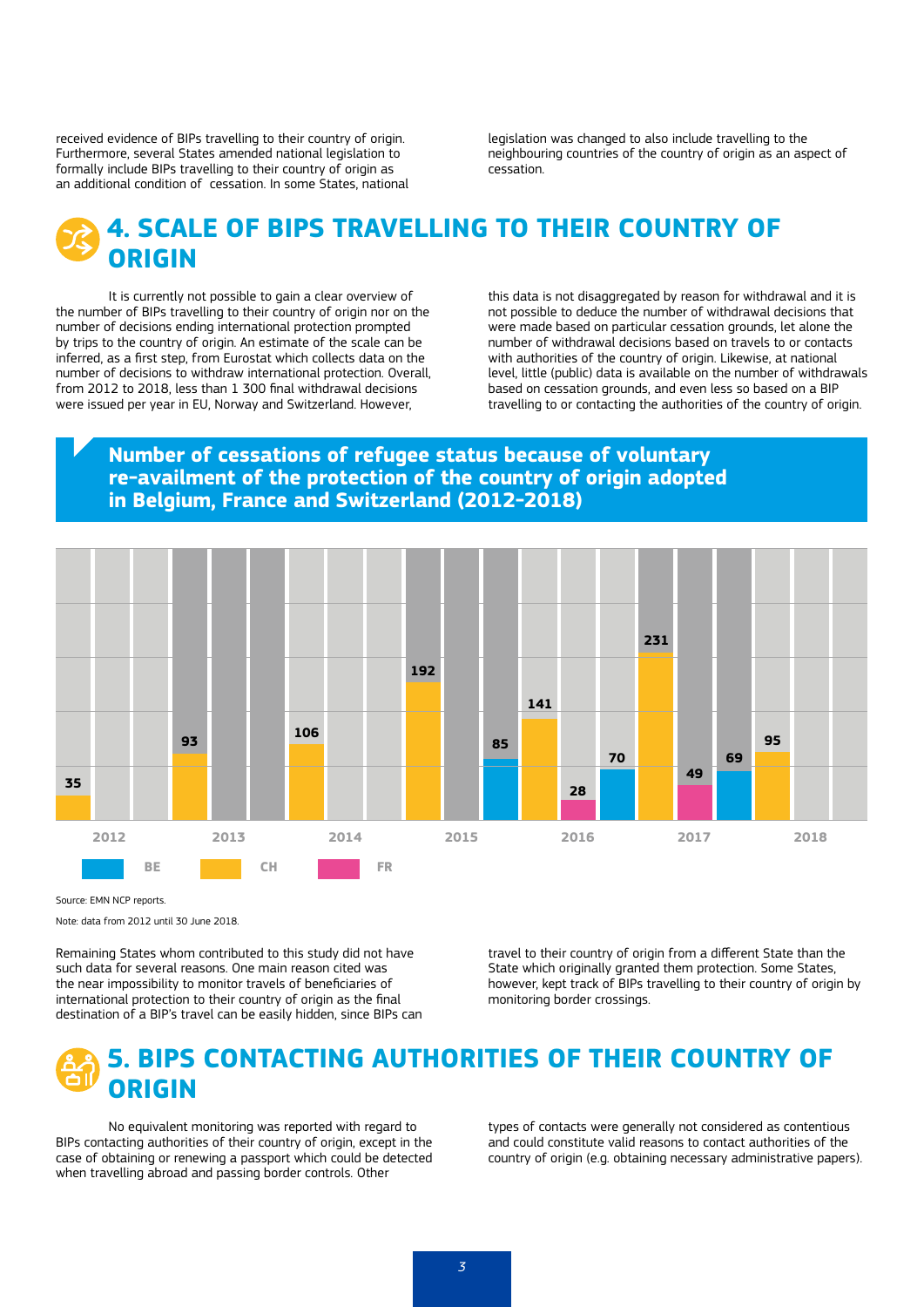### **6. REASONS FOR BIPS TRAVELLING TO THEIR COUNTRY OF ORIGIN**

While BIPs are free to move to other countries, including travelling to and from their country of origin, such circumstances are not without consequences for their protection status. The study sought to map the most frequent reasons for BIPs travelling to their country of origin – as observed by national authorities in the States participating in this study. The most common motive to travel – as stated by BIPs – related to

visits to family members in the country of origin, due to illness or attending funerals. Another common reason was attending weddings of relatives or the organisation of his/her own wedding in the country of origin. Other invoked reasons included: managing a business, travelling for holidays, assisting family members to flee persecution, homesickness and the desire to return permanently.

## **Most common reasons for travel to the country of origin observed by Member States, Norway and Switzerland Marriage in the country of origin Visits for family reasons Business reasons Other reasons** AT BE BG CY CZ DE EE ES FI FR HR HU IE IT LT LU LV MT NL PL PT SE SK UK CH NO

Source: EMN NCP reports

Note: Fully coloured circles indicate States the above-mentioned reasons to travel to the country of origin were observed

### **7. ASSESSMENT OF TRAVELS TO THE COUNTRY OF ORIGIN AND POSSIBLE CESSATION OF INTERNATIONAL PROTECTION STATUS**

All States reported that a possible return to the country of origin could have consequences for the status of the person concerned, and encourage national authorities to reassess the protection status. The possible consequences of BIPs travelling to the country of origin on their status were generally stated in national legislation and/or detailed in national administrative practice. National legislation, in a majority of the Member States applying the EU asylum acquis, only referred to the grounds for cessation as provided in EU legislation. Legislation in some States explicitly highlighted that travelling to the country of origin could lead to cessation of protection status. The most common grounds upon which protection was reassessed – in the case of traveling to the country of origin – were voluntary re-availment of the protection of the country of origin and/or re-establishment in the country of origin.

When reassessing international protection status, most States considered travel to the country of origin as an indication that cessation of refugee status could apply, but the act alone would not automatically lead to cessation. One exception is Hungary where any trip to the country of origin could be considered to provide sufficient reason to presume that the individual had reavailed him/herself of the protection of his/her country of origin. Most States did not establish a set of formal criteria to assess travels to the country of origin, although they generally followed the UNHCR guidelines on the cessation clauses of the Refugee Convention.

Generally, most States assessed such cases individually, trying first to determine the intent of the travel and whether it was voluntary. Another criterion taken into account was whether the country of origin was willing to and could or already effectively provided protection to the individual. In addition to the reasons to travel to the country of origin, other circumstances considered included the length of stay in the country of origin, the frequency of travels to the country of origin, the specific place of stay in the country of origin, mode of entry, and the time span between the granting of the refugee status and the travel to the country of origin.

The main challenges faced by national authorities in this assessment process pertained to the collection of information and its assessment, as the burden of proof lay with national authorities primarily. For example, Member States reported the difficulties to obtaining obtaining undisputable and objective evidence that the person had travelled to his/her country of origin. Even where national authorities were aware of the travel, it was difficult to obtain information on the activities pursued by refugees during their stay in their country of origin.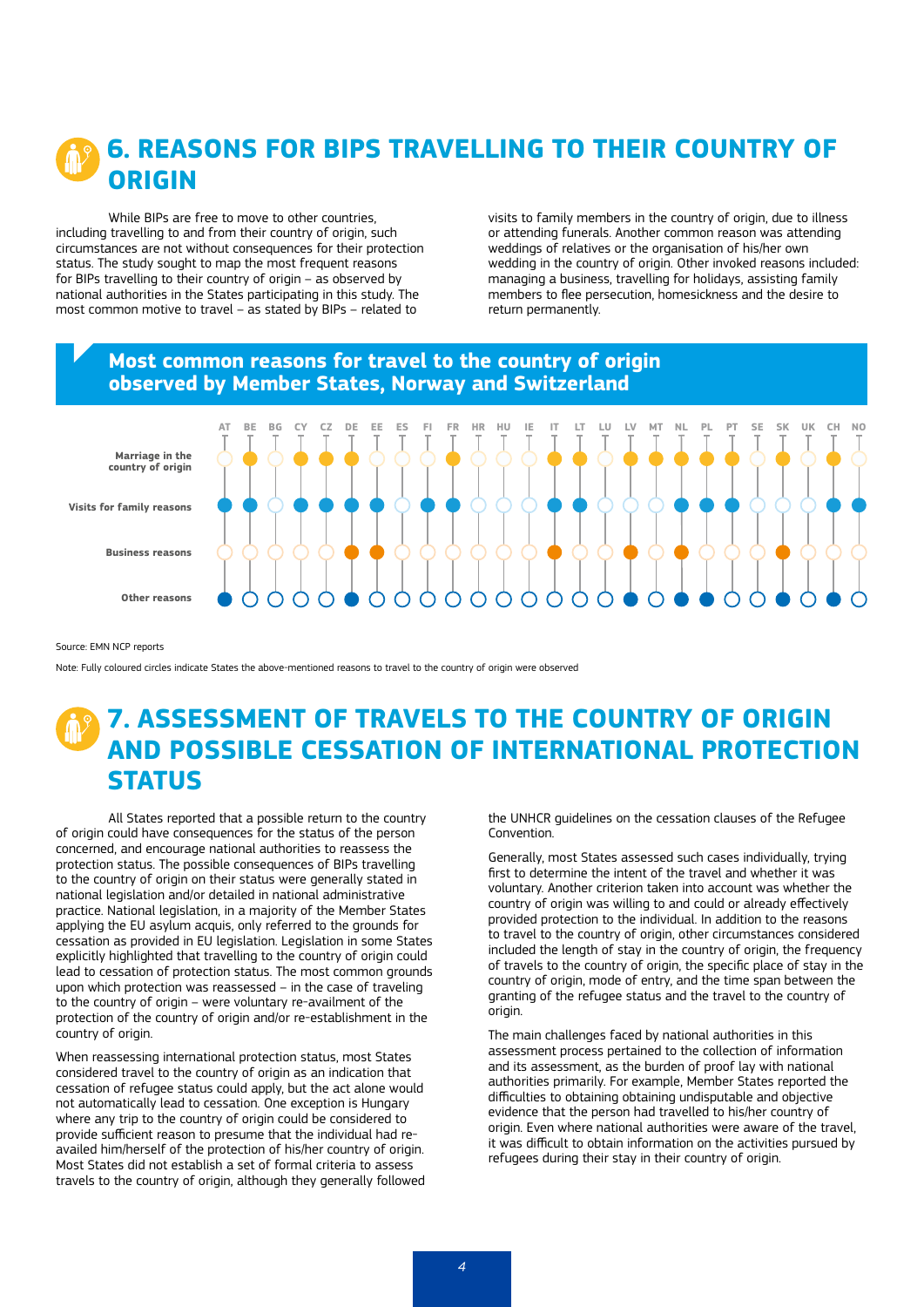

Source: EMN NCP reports

Note: Fully coloured circles indicate States which consider the above mentioned circumstances when assessing cessation of protection

#### **8. OTHER POSSIBLE GROUNDS FOR ENDING INTERNATIONAL PROTECTION DUE TO TRAVELS TO THE COUNTRY OF ORIGIN**

Some States reported other possible grounds for ending international protection due to travels to the country of origin, following the concept of cancellation that was developed by UNHCR and the grounds of misrepresentation or omission of facts included in the recast Qualification Directive (Article 14(3)). Some States reported that travels to the country of origin, as a new element coming to the attention of national authorities after the granting of an international protection status, could

indicate that there was a misrepresentation or omission of facts (or fraud) which were decisive to the determination of the refugee status. On this basis the withdrawal of international protection on this ground would be justified. The application of misrepresentation or omission of facts to end international protection of individuals who travelled to their country of origin was reported by a few States and national practices in this particular context were still in their early stages.

#### **9. INFORMING BIPS OF THE POSSIBLE CONSEQUENCES OF EITHER CONTACTING AUTHORITIES OF THEIR COUNTRY OF ORIGIN OR TRAVELLING THERE**

All States participating in the study reported informing BIPs of the limitation and of the possible consequences on their status of either contacting or travelling to their country of origin. The most frequently used channel was an indication on the refugee travel document that it was not valid for travels to the countries of origin. While one may expect information to be provided to BIPs in the case of travel to their country of origin, in particular to refugees, in some Member States, the travel document also explicitly contained information on the

consequences of contacting the authorities of the country of origin. Another means was to indicate this information on the decision granting protection. A few Member States observed, however, that despite the details and information provided, BIPs were not always aware of the consequences of either contacting authorities or travelling to their country of origin on their protection status.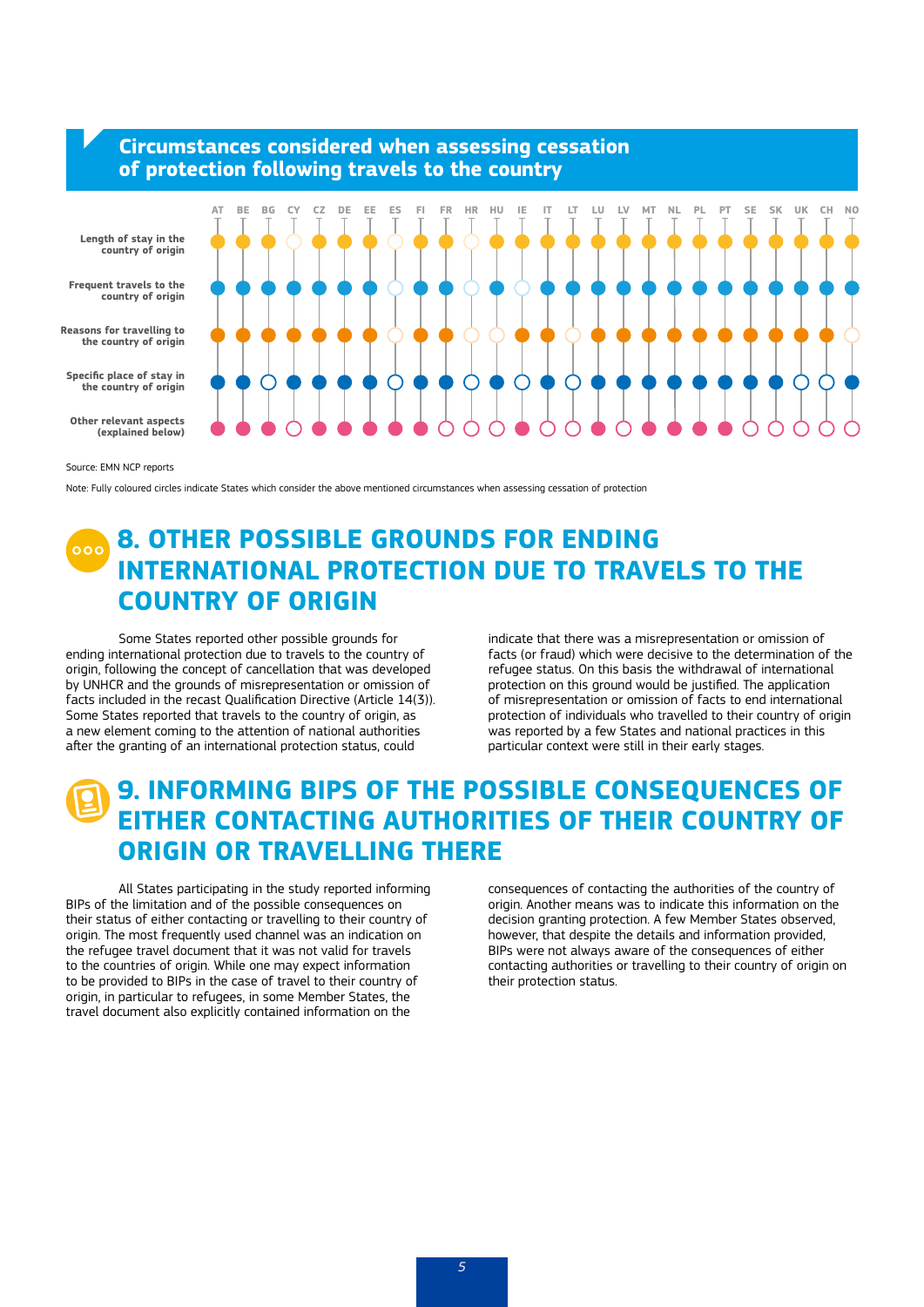#### **Informing beneficiaries of international protection**

| <b>Means used to inform BIP</b>             | <b>Contacting authorities of the country of</b><br>origin | Travelling to the country of origin                                              |
|---------------------------------------------|-----------------------------------------------------------|----------------------------------------------------------------------------------|
| Beneficiaries are informed in<br>writing    | AT, BE, CZ, EE, FI, FR, IT, LU, NL, PL, SK, CH<br>and NO  | AT, BE, CZ, DE, EE, ES, FI, FR, IE, IT, LU,<br>LV, NL, PL, SE, SK, UK, CH and NO |
| Only national language(s)                   | FR, NL, PL, CH, and NO                                    | FR, NL, PL, UK, CH and NO                                                        |
| Other languages                             | BE, CZ, FI, EE, IT, LU and SK                             | BE, CZ, EE, FI, IT, LU and SK                                                    |
| When granting status                        | BE, EE, FI, FR, LU and NO                                 | BE, FI, FR, EE, LU and NO                                                        |
| It is indicated on the travel<br>document   | IT, PL and CH                                             | AT, CZ, DE, EE, ES, FR, IE, IT, LT, LU, LV,<br>NL, PL, SE, UK, CH and NO         |
| Upon request                                | AT, BE, IT, LU, NL and NO                                 | AT, BE, IT, LU, NL and NO                                                        |
| <b>Beneficiaries are informed</b><br>orally | AT, BE, CY, EE, FI, HU, IT, LU, NL and NO                 | AT, BE, CY, DE, EE, FI, HU, IT, LU, NL<br>and NO                                 |
| When granting status                        | CY, EE, HU and LU                                         | CY, EE, HU and LU                                                                |
| Upon request                                | AT, BE, CY, DE, EE, FI, HU, IT, LU, NL and NO             | AT, BE, CY, DE, EE, FI, HU, IT, LU, NL and<br>NO.                                |

Source: EMN NCP reports



#### **10. REVIEW OF INTERNATIONAL PROTECTION STATUS**

A large majority of States reviewed the protection status of BIPs at various stages. Most frequently, such reviews take place at the initiative of national authorities when they are made aware of evidence calling into question the BIP's status (e.g. travels to the country of origin). Other States adopted a systematic review of international protection statuses, with

varying degrees of frequency ranging from systematic reviews operated once every year to after three years at the latest. Depending on the national framework, such systematic review was applied only to refugees, only to beneficiaries of subsidiary protection or both, with the type of residence permit (temporary or permanent) also playing a role.





Source: EMN NCP reports

Note: Fully coloured circles indicate States that review international protection status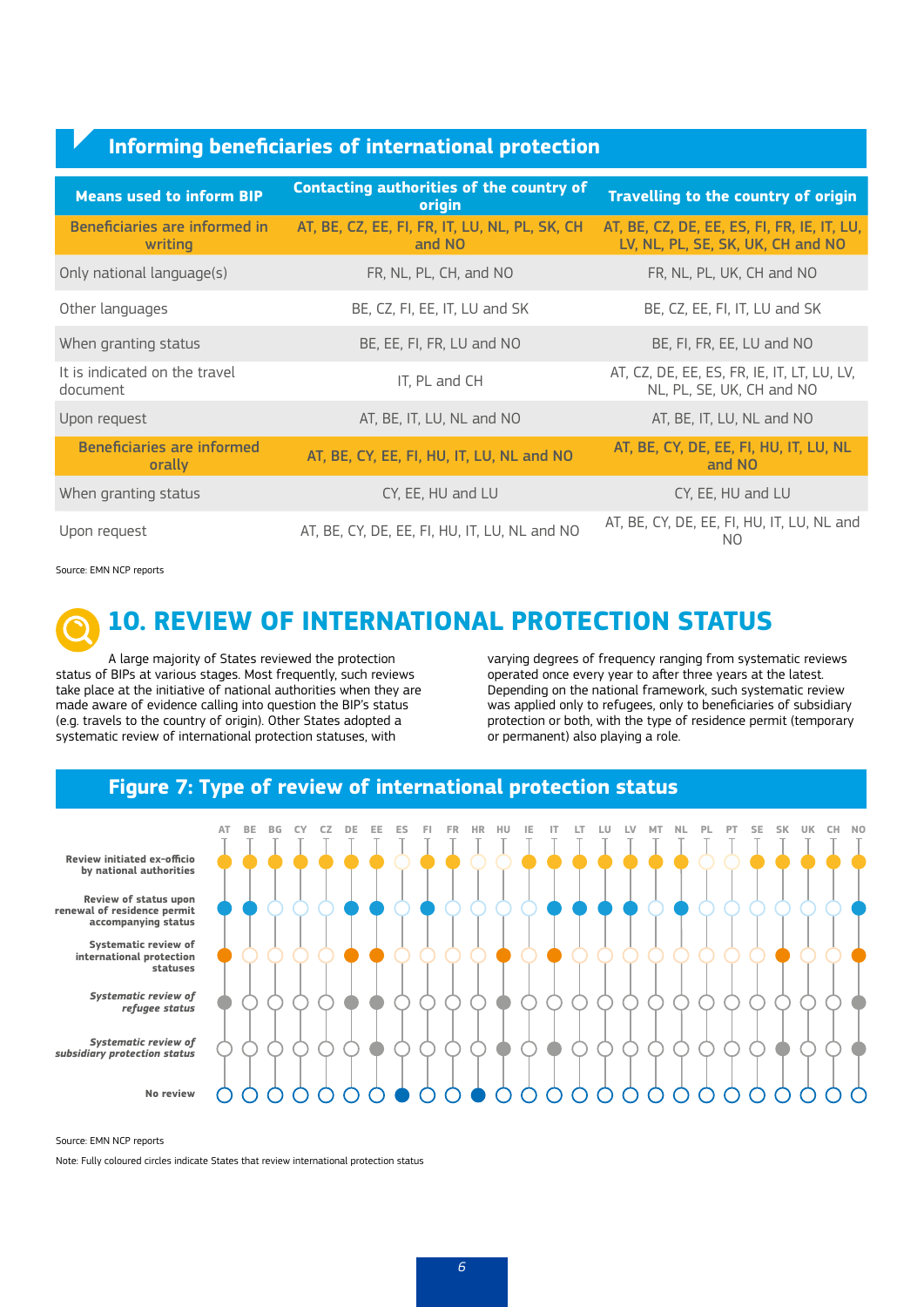

# **11. WITHDRAWAL OF INTERNATIONAL PROTECTION**

Where national authorities gather sufficient elements to conclude that international protection ceased, EU legislation requires national authorities to revoke, end or refuse to renew international protection status. This is referred to under the umbrella term of 'withdrawal of international protection' in EU law. Withdrawal procedures in all States provided the opportunity for the BIPs to present evidence defending their case before the issuing of a final withdrawal decision. BIPs could either present their evidence in writing directly to the national authority in charge of carrying out the investigation, or they could request or wait to be invited to an interview.

All Member States, Norway and Switzerland offered the possibility to BIPs concerned to appeal a decision withdrawing their protection status, in a majority of cases before an administrative court. Member States reported challenges in practice, related for example to BIPs not providing explanation at the beginning of the procedure where the opportunity was provided, but only at appeal stages.

The withdrawal of an international protection status often also impacts on the right to stay on the territory of the (former) State of protection. In some Member States, however, this was subject to exceptions depending on the residence permit: if the BIP held a permanent permit, legislation did not foresee withdrawal of protection based on cessation grounds but only on grounds of public order and national security. In more than a third of States participating in this study, a withdrawal decision automatically



European Migration Network (2019). Beneficiaries of International Protection Travelling to and Contacting Authorities of their Country of Origin. Challenges, Policies and Practices in the EU Member States, Norway and Switzerland. Brussels: European Migration Network.

[URL to be added](http://URL to be added )

led to ending the right of residence, while in other States these were separate processes. Before issuing such decisions, national authorities in a majority of States examined the individual circumstances of the person concerned, considering other legal grounds to stay such as subsidiary protection status, a national protection status or a legal migration status. In most States, following a decision to withdraw international protection, a former BIP could nonetheless apply for a different status and obtain it if s/he fulfilled the conditions to be granted such status.

The international protection status of family members and/or dependants can also be affected. In cases where the right of a family member derived from the protection status of a BIP, the right to stay generally ended at the same time as the BIP's loss of status and residence permit. In some States, this would mean losing their (derived) international protection status together with the residence permit. Where family members' status was also dependent on the recognition and status of the original beneficiary, withdrawal of international protection of the BIP's status would also lead to withdrawing international protection of the dependants (and their right to stay). Where family members were granted their own protection status separately, withdrawal of protection of a BIP would not automatically lead to the withdrawal of protection of his/her other family members. However, a reassessment of the BIP's protection status on cessation grounds could lead national authorities to check whether the circumstances granting protection status of the family member were still valid.